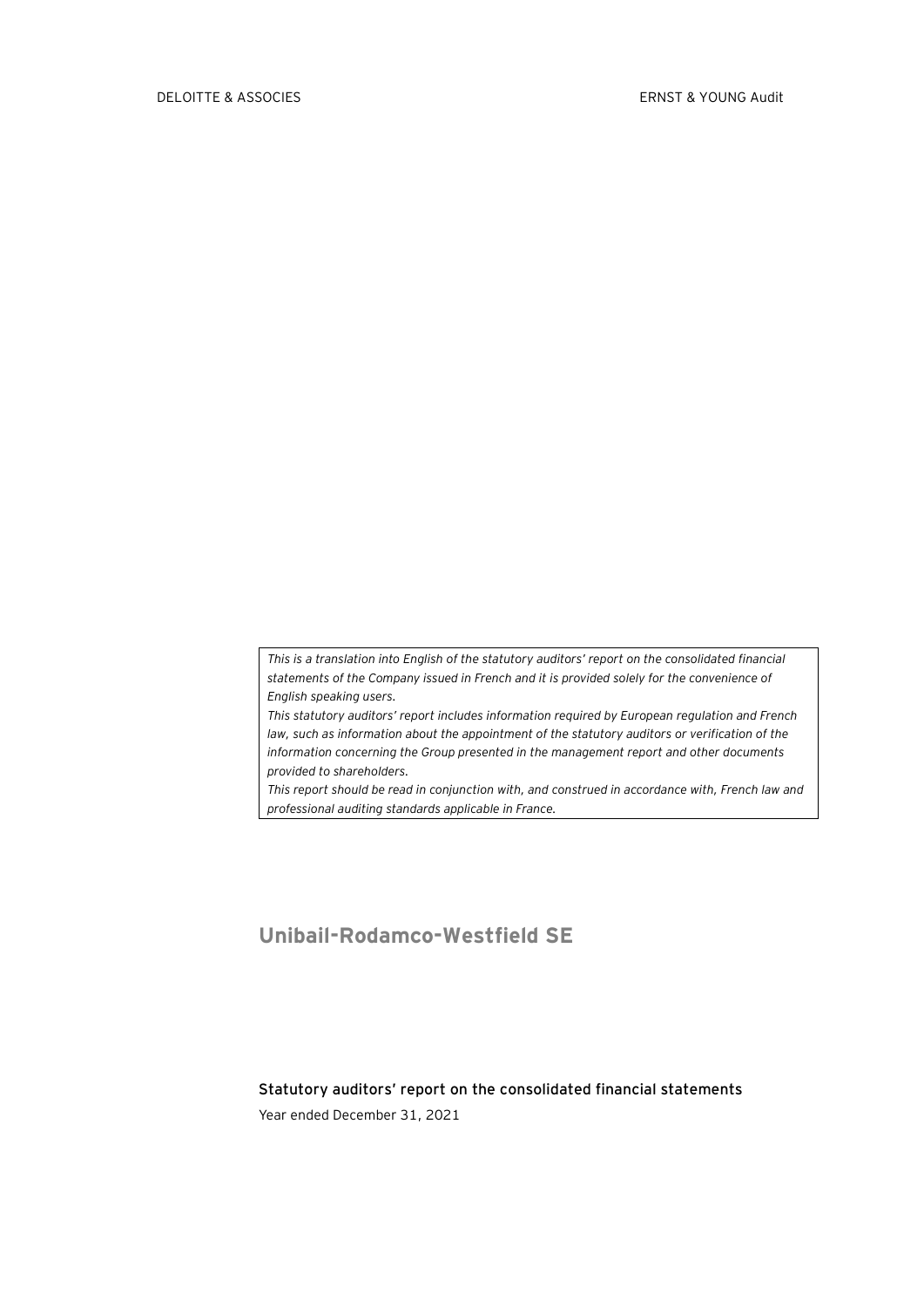**Deloitte & Associés** 6, place de la Pyramide 92908 Paris-La Défense Cedex S.A.S. au capital de 2 188 160 € 572 028 041 R.C.S Nanterre

Commissaire aux Comptes Membre de la compagnie régionale de Versailles et du Centre **ERNST & YOUNG Audit**

Tour First - TSA 14444 92037 Paris-La Défense Cedex S.A.S. à capital variable 344 366 315 R.C.S. Nanterre

Commissaire aux Comptes Membre de la compagnie régionale de Versailles et du Centre

## **Unibail-Rodamco-Westfield SE Year ended December 31, 2021**

**Statutory auditors' report on the consolidated financial statements** To the Annual General Meeting of Unibail-Rodamco-Westfield SE,

#### **Opinion**

In compliance with the engagement entrusted to us by the annual general meeting, we have audited the accompanying consolidated financial statements of Unibail-Rodamco-Westfield SE for the year ended December 31, 2021.

In our opinion, the consolidated financial statements give a true and fair view of the assets and liabilities and of the financial position of the Group as at December 31, 2021 and of the results of its operations for the year then ended in accordance with International Financial Reporting Standards as adopted by the European Union.

The audit opinion expressed above is consistent with our report to the Audit Committee.

#### **Basis for Opinion**

#### **Audit Framework**

We conducted our audit in accordance with professional standards applicable in France. We believe that the audit evidence we have obtained is sufficient and appropriate to provide a basis for our opinion.

Our responsibilities under those standards are further described in the *Statutory Auditors' Responsibilities for the Audit of the Consolidated Financial Statements* section of our report.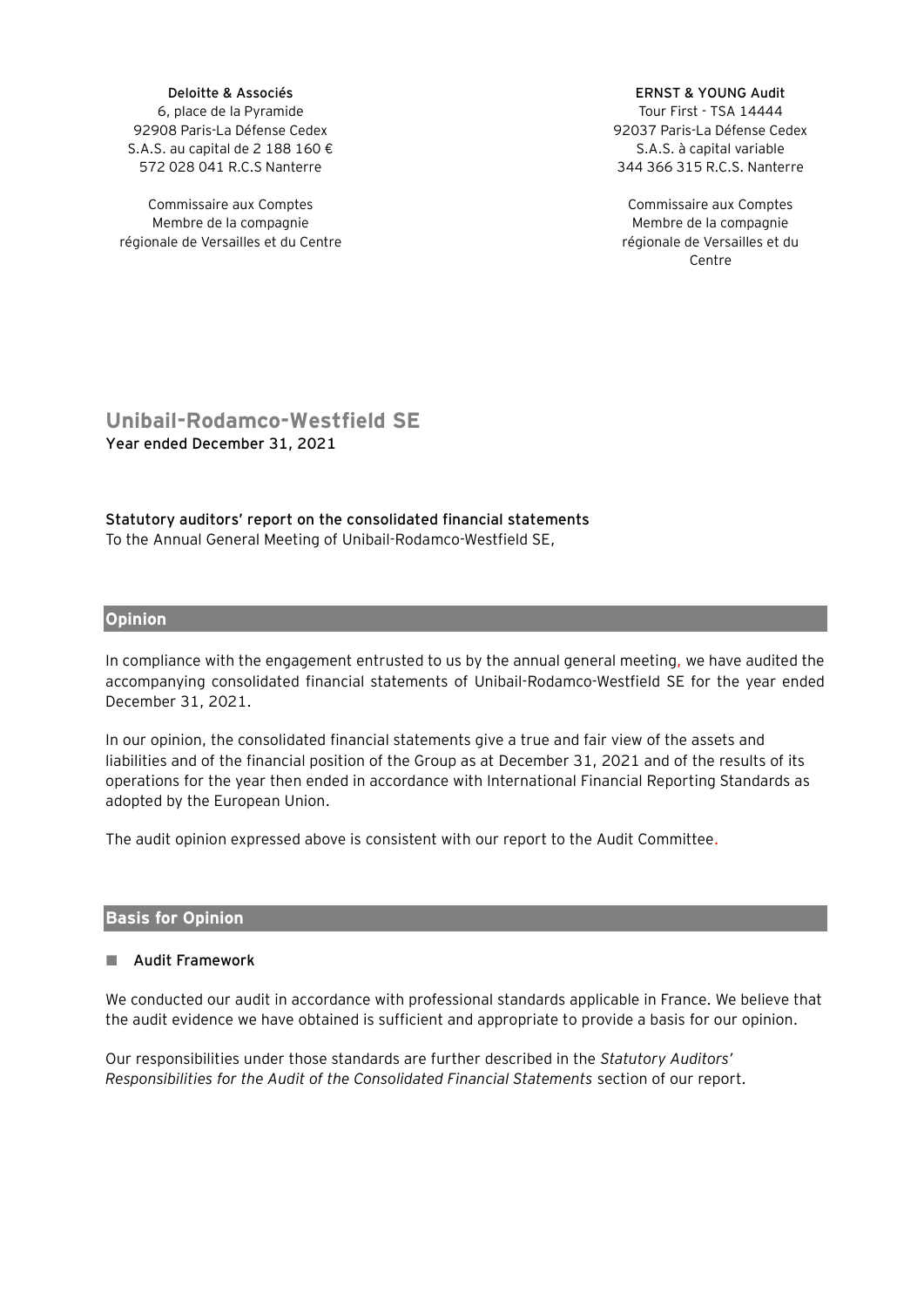#### **Independence**

We conducted our audit engagement in compliance with independence requirements of the French Commercial Code *(Code de commerce)* and the French Code of Ethics *(Code de déontologie)* for statutory auditors for the period from January 1, 2021 to the date of our report and specifically we did not provide any prohibited non-audit services referred to in Article 5(1) of Regulation (EU) No 537/2014.

## **Justification of Assessments - Key Audit Matters**

Due to the global crisis related to the Covid-19 pandemic, the financial statements for this period have been prepared and audited under special circumstances. Indeed, this crisis and the exceptional measures taken in the context of the health emergency have had numerous consequences for companies, particularly on their operations and their financing, and have led to greater uncertainties regarding their future prospects. Some of these measures, such as travel restrictions and remote working, have also had an impact on companies' internal organization and on the performance of audits.

It is in this complex and evolving context that, in accordance with the requirements of Articles L. 823-9 and R. 823-7 of the French Commercial Code *(Code de commerce)* relating to the justification of our assessments, we inform you of the key audit matters relating to risks of material misstatement that, in our professional judgment, were of most significance in our audit of the consolidated financial statements of the current period, as well as how we addressed those risks.

These matters were addressed in the context of our audit of the consolidated financial statements as a whole and in forming our opinion thereon, and we do not provide a separate opinion on specific items of the consolidated financial statements.

 **Valuation of the investment property portfolio, including investment properties under construction, either held directly or within joint ventures (cf. notes 4.2.1, 4.2.2, 5.1 and 5.5 to the consolidated financial statements)**

**Risk identified Our response**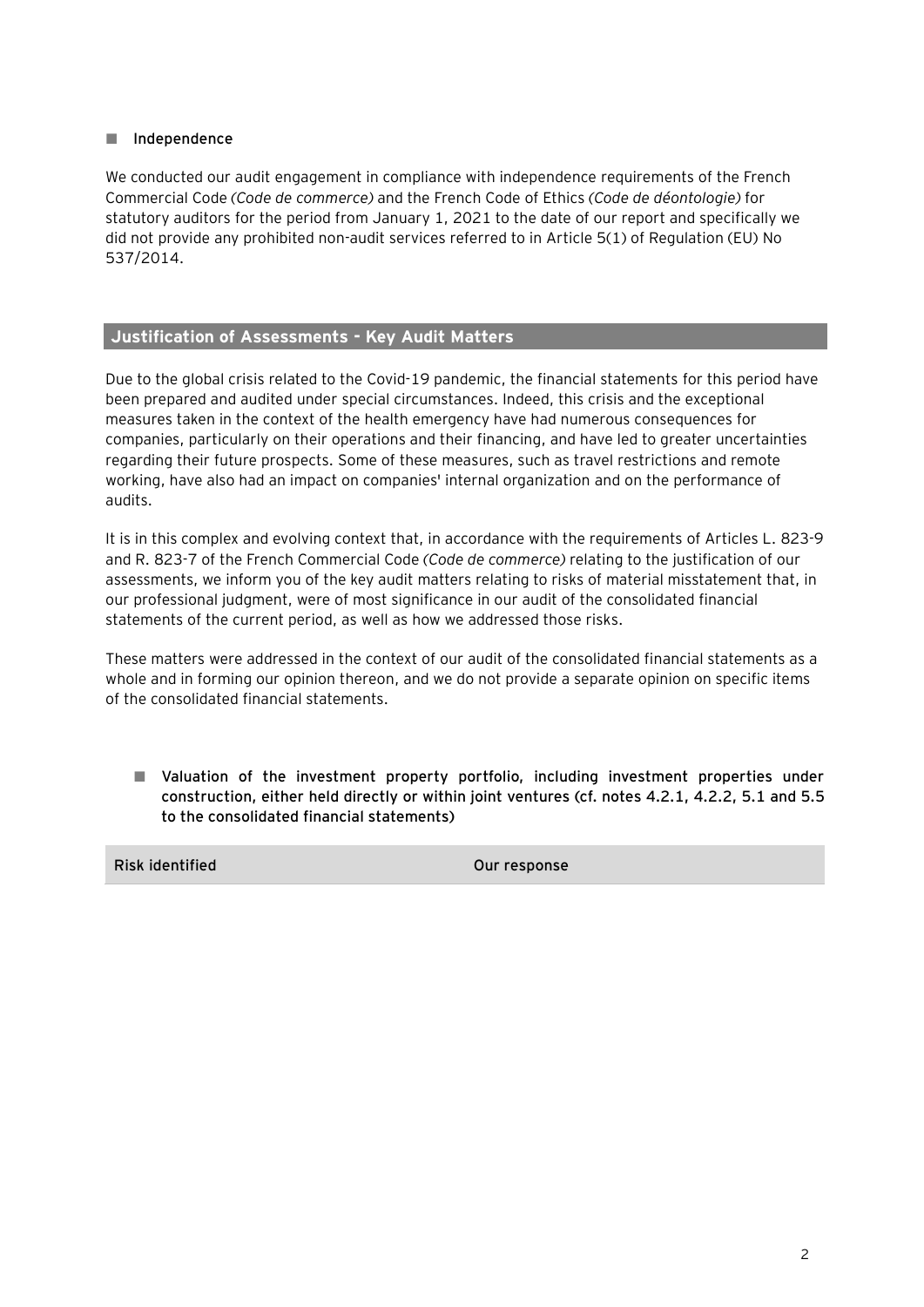The Group directly owns or owns via joint ventures a portfolio of properties, which includes shopping centres, offices and convention & exhibition sites. The fair value of this portfolio as at 31 December 2021 is €47,923 Mn in the segment reporting information on a proportionate basis (under which the jointcontrolled entities are accounted for on a proportionate basis instead of being accounted for using the equity method under IFRS) of which €38,953 Mn is directly held by consolidated companies and indirectly €8,969 Mn for the Group share by joint ventures. The Group also holds a portfolio of Investment Properties Under Construction (IPUC) held at cost amounting to €1,423 Mn. The total value of investment properties represents 86% of the Group's consolidated assets.

In accordance with the notes 4.2.1 and 5.5 of the consolidated financial statements, the net balance of the valuation movement amounts to €(1,197) Mn in IFRS net income for the 2021 financial year (including  $E(1,156)$  Mn relating to investment properties) and to -€(2,066) Mn in the consolidated result on a proportionate basis presented in the segment reporting (including €(2,025) Mn relating to investment properties held by consolidated companies and indirectly by joint ventures).

In accordance with note 5.1 of the consolidated financial statements, the fair value of the investment property portfolio of the Group is valued by independent external appraisers as at June 30 and December 31. The valuation of investment properties involves the use of different valuation methods using unobservable parameters in accordance with the requirements of IFRS 13 and IAS 40. Consequently, the valuation is highly dependent on estimates and assumptions and requires significant judgment from the management and external appraisers mandated by the group.

The valuations account for the property-specific information including current tenancy agreements and rental income, condition, location of the property, vacancy, performance indicators, business data and cash flow forecasts, future income prospects and rent relief in the current context of the Covid-19 pandemic. They also require judgmental assumptions such as indexation, yields and estimated rental value, which are influenced by prevailing market yields and comparable market transactions.

- We obtained an understanding of management's controls over the process implemented to determine the valuation of investment properties.
- ► We assessed the competence and independence of the external appraisers mandated by the group.
- We also evaluated the suitability of the valuation methodology applied by the external appraisers and the scope of assets appraised.
- ► The audit team, with the involvement of our real estate valuation specialists, attended meetings with the management and the external appraisers during which the valuations and the key assumptions were discussed and challenged.
- In the context of the Covid-19, we assessed how the appraisers have considered local restrictions by governments, rent relief, vacancies, trading restrictions and risk of tenant failure, in the valuations.
- ► We analysed, involving our real estate valuation specialists, assumptions such as indexation, yields, estimated rental value and valuation movement of properties across the portfolio on a year-on-year basis, by reference to our understanding of their local market, external market data, published benchmarks and asset specific considerations, used in our audit approach.
- We considered with lease agreements and asset budgets, established by the management, the consistency of the underlying lease data and capital expenditure used by the external appraisers in their valuation of the investment properties on a sample basis.
- ► For the most significant IPUC, we obtained external valuations prepared by independent external appraisers. We conducted meetings with development directors and project managers and performed procedures described above on Investment Properties at fair value with a focus on forecast cost to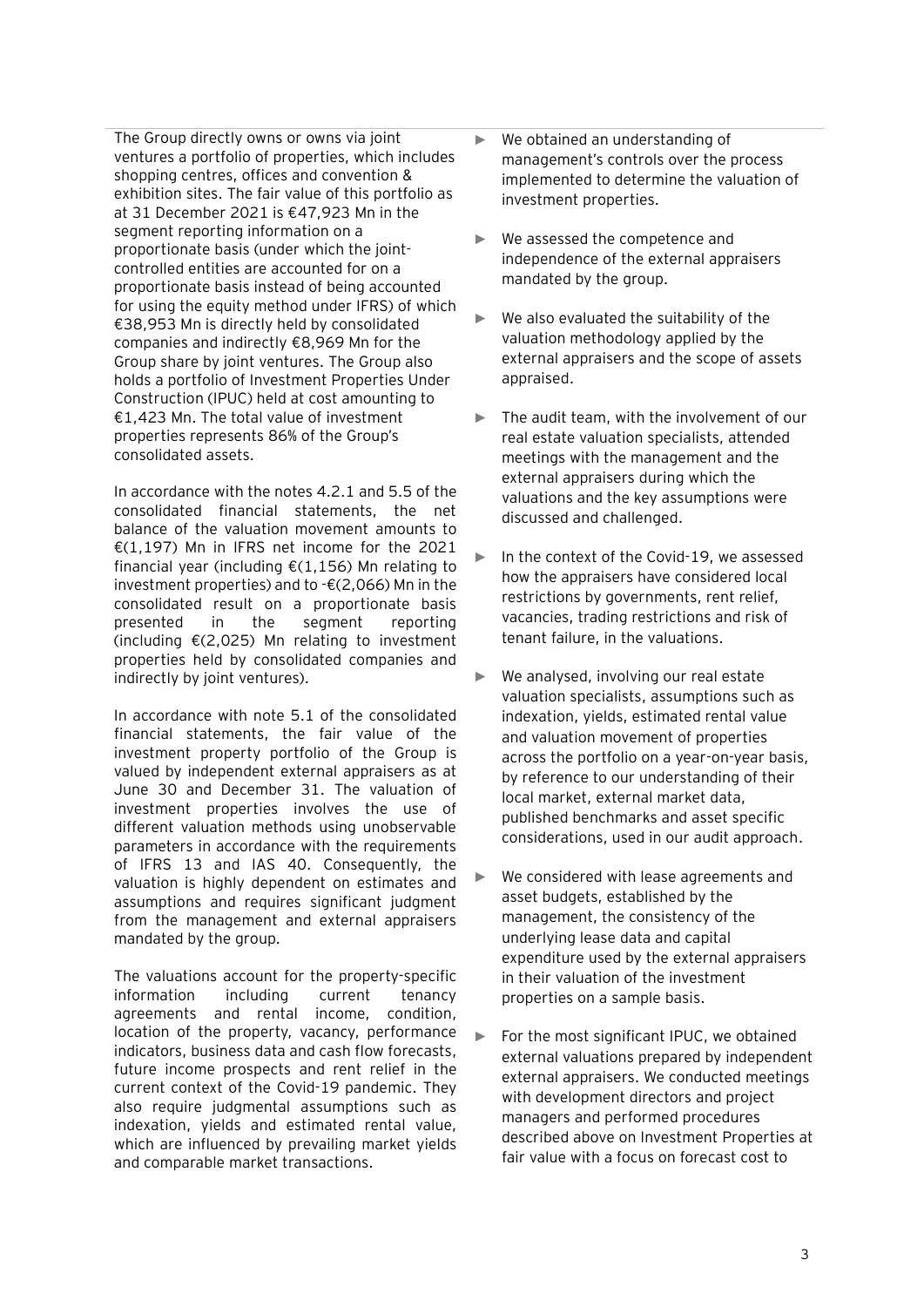For IPUC, other factors such as projected costs to complete for developments, ability to let and the expected delivery date are also considered for the calculation of the recoverable value of IPUC valued at cost.

The valuation of the investment property portfolio, including investment properties under construction, either held directly or within joint ventures is thus considered as a key audit matter due to the significance of the balance to the financial statements as a whole, combined with the level of judgment associated while determining the fair value.

complete. We analysed the risks and the impairment recorded, if any;

► Additionally, we considered the appropriateness of the disclosures in the consolidated financial statements in respect of investment properties.

#### **Recoverable amount of intangible assets with an indefinite useful life and goodwill related to the Westfield acquisition (cf. notes 5.3 and 5.4 to the consolidated financial statements)**

| Risk identified                                                                                                                                                                                                                                      | Our response                                                                                                                                                                                                                                                                                       |
|------------------------------------------------------------------------------------------------------------------------------------------------------------------------------------------------------------------------------------------------------|----------------------------------------------------------------------------------------------------------------------------------------------------------------------------------------------------------------------------------------------------------------------------------------------------|
| As at December 31, 2021, intangible assets and<br>goodwill in relation to the June 2018 acquisition<br>of Westfield amount, respectively, to $6679$ Mn<br>and €731 Mn equivalent to 2.6% of group<br>consolidated assets.                            | The audit team, with the involvement of our<br>valuation specialists, analysed the methodology<br>used for the impairment tests of the intangible<br>assets with an indefinite useful life and the<br>goodwill, and management's key assumptions.<br>Our audit procedures led us in particular to: |
| As at December 31, 2021, only goodwill allocated<br>to the geographical segment France $(\text{\textsterling}731 \text{ Mn})$ is<br>not impaired.<br>Intangible assets with an indefinite useful life<br>relate to the property business of Flagship | Analyse the procedures implemented by<br>$\blacktriangleright$<br>management to determine the recoverable<br>amount for group of CGUs and intangible<br>assets with an indefinite useful life.                                                                                                     |
| centres in the United States and the Westfield<br>trademark.                                                                                                                                                                                         | Obtain an understanding of the methodology<br>▶<br>applied by the management to perform the<br>impairment tests.                                                                                                                                                                                   |
| Intangible assets with an indefinite useful life and<br>goodwill are subject to either annual impairment<br>tests or tests performed when an impairment<br>indicator is identified.                                                                  | Assess the identification of the Group of<br>▶<br>CGUs by management as regard to                                                                                                                                                                                                                  |

As mentioned in note 5.4 of the notes to the consolidated financial statements, goodwill has been allocated to geographical segments, which qualify as a Group of Cash Generating Units ("CGUs"). Each group of CGUs is the lowest level at which goodwill is monitored for internal management purposes.

An impairment loss is recognized whenever the recoverable value of the group of CGUs to which goodwill has been allocated is less than its carrying amount.

# accounting standards. ► Attend meetings with our valuation specialists, management and management's

external appraiser and challenge the key parameters used to assess the valuation of intangible assets with an indefinite useful life and to perform the impairment test of goodwill.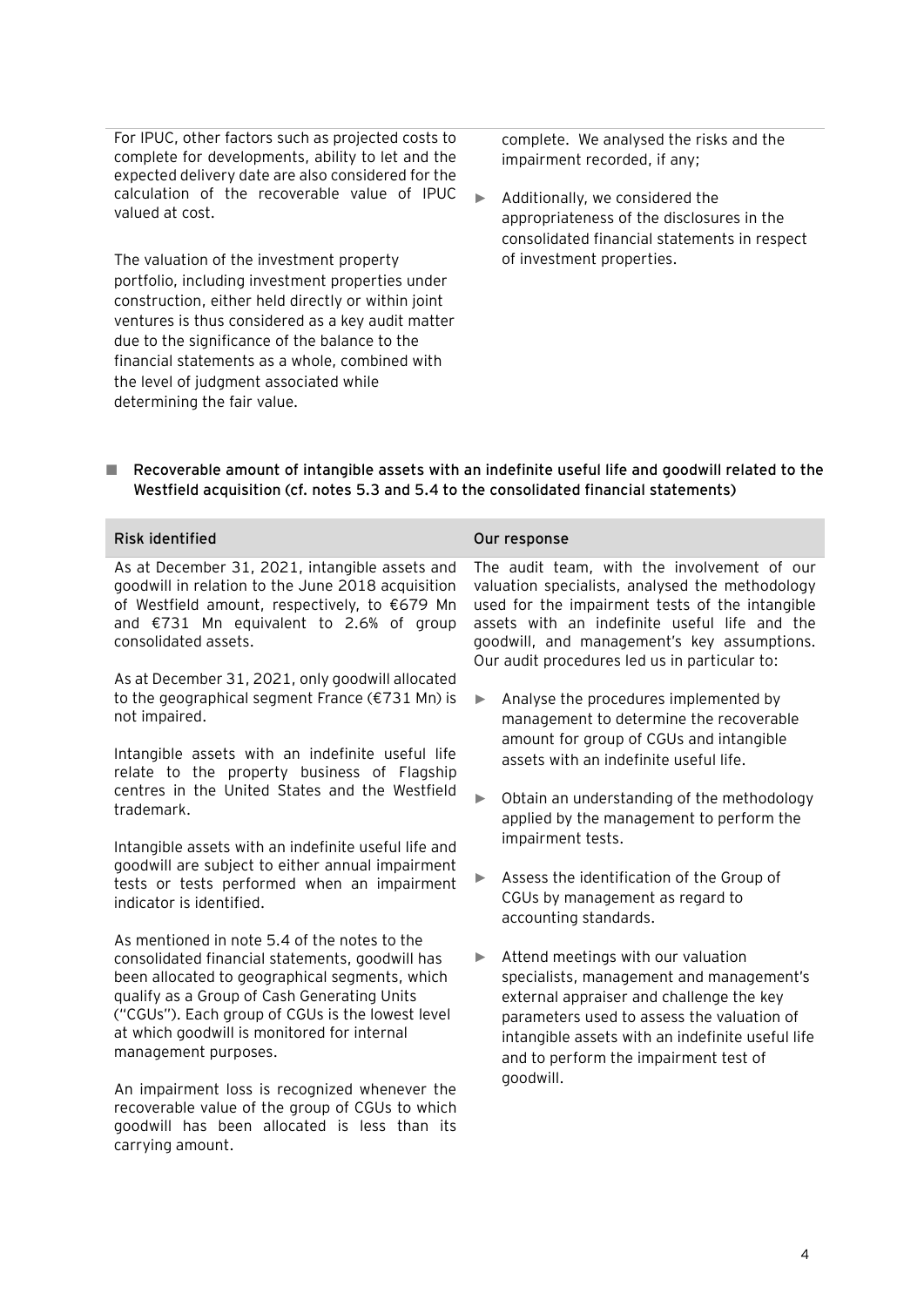During 2021, the intangible assets and goodwill have been impaired by €40 Mn and €145 Mn, respectively.

The recoverable value is the maximum of fair value less disposal costs and its value in use. Value in use is based on the Discounted Cash Flows derived from the Business Plan approved by the Management Board and the Supervisory Board. The main assumptions related to the value in use of each group of Cash Generating Units are cash flow projections, Compound Annual Growth Rate ("CAGR") of Net Rental Income, discount rates based on the weighted average cost of capital and long-term growth rates.

Intangible assets with an indefinite useful life are evaluated by independent appraisers using the discounted cash flow (DCF) methodology. An impairment is booked when the appraisal value is lower than the net book value.

The recoverable amount of intangible assets with an indefinite useful life and goodwill related to the Westfield acquisition is therefore a key audit matter due to the level of judgment required by the management, combined with the significance of the balance to the financial statements.

- Corroborate the underlying figures used in the Business Plan approved by the Management Board and the Supervisory Board with the figures which are used as a basis for the cash-flow projections including assumptions related to the Covid-19 pandemic.
- Assess the consistency of key assumptions used for the determination of recoverable values, and especially the discount rates, CAGR of Net Rental Income and Long-Term Growth Rate ("LTGR"), by comparing them to market information.
- ► Examine the mathematical accuracy of the templates used for the calculation of the recoverable amount.
- ► Consider the appropriateness of the disclosures in the consolidated financial statements.

 **Evaluation and accounting for rent relief and provision for expected credit-losses on receivables in the context of the Covid-19 pandemic (cf. notes 1.1.1, 4.4.1 and 7.6.3 to the consolidated financial statements)**

| Risk identified                                                                                                                                                                                                                                                                                                                                                                       |   | Our response                                                                                                                                              |
|---------------------------------------------------------------------------------------------------------------------------------------------------------------------------------------------------------------------------------------------------------------------------------------------------------------------------------------------------------------------------------------|---|-----------------------------------------------------------------------------------------------------------------------------------------------------------|
| As a result of the Covid-19 pandemic, URW<br>operations continued to be impacted in 2021 by<br>lockdowns and local restrictions increasing tenant<br>default risk. Consequently, the group adopted a<br>global policy to support tenants such as deferral<br>of rents or rent relief with or without counterparts<br>(e.g. extension of a lease term or higher sales-<br>based rent). | ▶ | We obtained an understanding of the Group's<br>process and controls in place to identify and<br>record rent relief and provision for doubtful<br>debtors. |
|                                                                                                                                                                                                                                                                                                                                                                                       | ▶ | We analysed the accounting policies<br>implemented by the Group to account for<br>rent relief and the consistency of the policies                         |
| As at December 31, 2021, the expense in the<br>statement of comprehensive income related to                                                                                                                                                                                                                                                                                           |   | across different geographical segments.                                                                                                                   |
| rent relief amounted to €212 Mn (€252 Mn under<br>proportionate) and a provision for expected credit<br>losses on receivables have been charged for an<br>amount of $£65.3$<br>Mn (€94.8<br>Mn.<br>under<br>proportionate).                                                                                                                                                           | ▶ | We assessed the assumptions adopted by the<br>management for estimating expected credit<br>losses and rent relief to be signed.                           |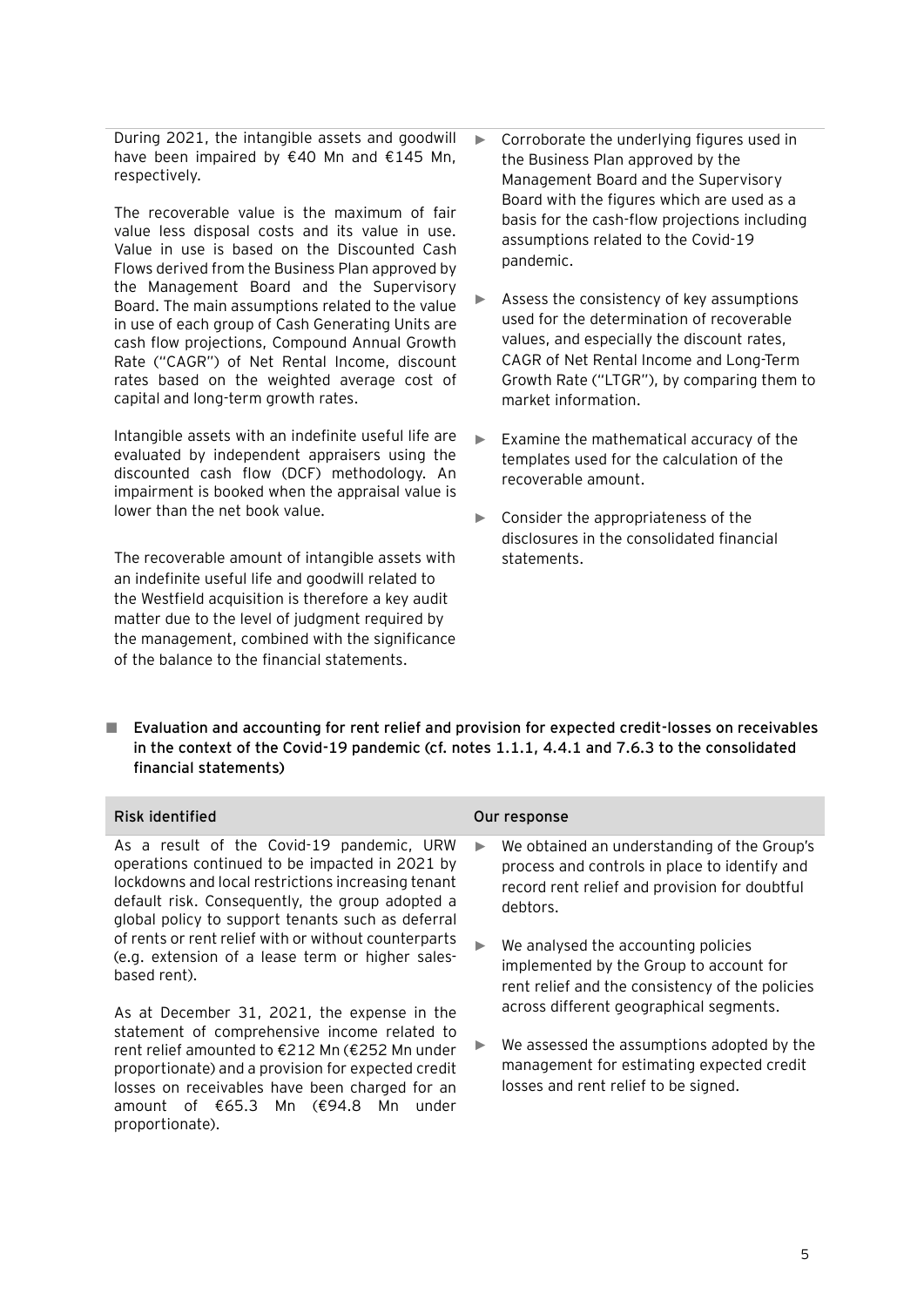The notes 1.1.1. "Covid-19 pandemic" and 4.4.1. "Gross Rental Income" to the consolidated financial statements describe the choice in accounting policies applied by the group to account for rent relief.

The note 7.6.3. "Credit risk" to the consolidated Financial Statements describes how credit risk was considered by the management to determine the provision for expected credit losses on rent receivables.

Accruals for rent relief to be signed require estimates from the management notably to estimate whether a counterpart will be received or not and the amount of the rent relief.

Provision for expected credit losses on rent receivables requires estimation using historical and forecast information available at the balance sheet date according to IFRS 9. Due to the evolving context of the Covid-19 crisis, trading restrictions and of government's action to support some Group's tenants, this estimation is more complex. As a result, there is a higher than usual uncertainty around forecast information related to footfall, tenant's ability to pay rents and expected rent relief.

As the evaluation and accounting treatment of rent relief and the calculation of expected credit losses on receivables involve the adoption of accounting policies and estimates from the management with significant uncertainty due to the Covid-19 pandemic, it is considered as a key audit matter.

- ► On a sample basis, we tested rent relief and counterparts received from tenants to supporting evidence such as credit notes or amendments to lease contracts to verify the accuracy of the amount recorded in the accounts and the appropriateness of the accounting treatment.
- ► We assessed the appropriateness and the compliance with IFRS 9 of the methodology implemented by the management to determine the probability of default based on information available for each shopping centre and where applicable by tenant.
- $\blacktriangleright$  We assessed the adequacy of the disclosures in the financial statements with respect to the estimation of the rent relief at year-end and the provision for expected credit losses on rent receivables.

#### **Accounting for financial debt and related derivative financial instruments (cf. notes 7.3.6, 7.4 and 7.5 to the consolidated financial statements)**

| Risk identified                                                                                                                                                                                                                                                                                                                                                                          | Our response                                                                                                                                                         |
|------------------------------------------------------------------------------------------------------------------------------------------------------------------------------------------------------------------------------------------------------------------------------------------------------------------------------------------------------------------------------------------|----------------------------------------------------------------------------------------------------------------------------------------------------------------------|
| As at December 31, 2021, the financial debt of<br>Unibail-Rodamco-Westfield stood at €27,134<br>Mn. The debt mainly includes bond issues and<br>EMTN (Euro Medium Term Notes) for a principal<br>amount of €22,733 Mn. In addition, financial<br>debt held by the joint ventures amounted to<br>€2,073 Mn. The financial debt represents 50% of<br>the Group's consolidated liabilities. | We obtained an understanding of the<br>$\blacktriangleright$<br>procedures for the valuation and the<br>accounting of the financial debt and related<br>derivatives. |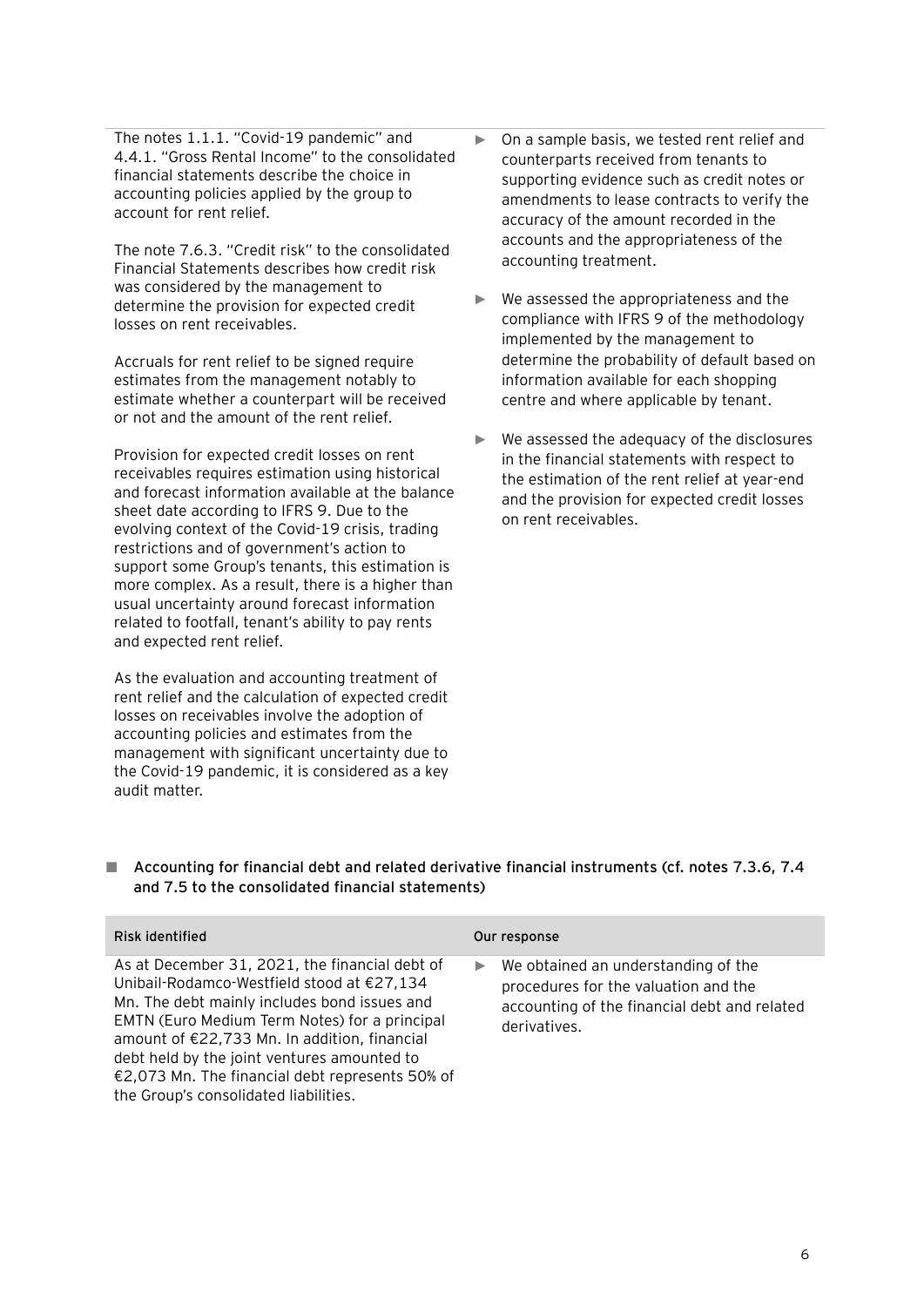As mentioned in notes 7.4 and 7.5 to the consolidated financial statements, the Group uses derivatives financial instruments, mainly interest rate swaps and caps and cross-currency swaps, to hedge its exposure to movements in interest and currency exchange rates related to its financial indebtedness. These derivatives for which no hedge accounting has been applied are carried at fair value through profit and loss, for amounts on the balance sheet of €443 Mn (asset) and  $£1,067$  Mn (liability).

During the year, the Group incurred €466 Mn in net financial costs and the mark-to-market adjustments on derivatives amounted to  $\epsilon$ (15) Mn

The Group's gearing, liquidity needs, financial covenants (please refer to note 7.3.6. to the consolidated financial statements) are calculated on the basis of this portfolio of financial debt.

The accounting for financial debt and related derivatives financial instruments is considered as a key audit matter due to the significance of the balance to the financial statements as a whole and their impact on the calculation of financial covenants.

- ► We obtained and analysed loan contracts on a sample basis to understand the terms and conditions and the way those characteristics were reflected in the consolidated financial statements. We also performed analytical procedures on the related financial expenses.
- ► On a sample basis, we obtained the confirmation with third parties of the nominal amount of debts.
- $\blacktriangleright$  We analysed the calculation of the financial ratios and the related disclosures (note 7.3.6 to the consolidated financial statements) and the appropriateness of the presentation of the financial debt in the statement of the financial position.
- On a sample basis, we obtained the confirmation from the counterparties of the occurrence and terms of the derivatives. For a sample of financial instruments, we analysed their valuation, and we involved our internal valuation specialists to independently calculate the fair value of the financial instruments and compare the outcome to the values prepared by the management.
- ► Additionally, we considered the appropriateness of the information disclosed in the consolidated financial statements in respect of IFRS 7 "Financial Instruments: Disclosures" requirements.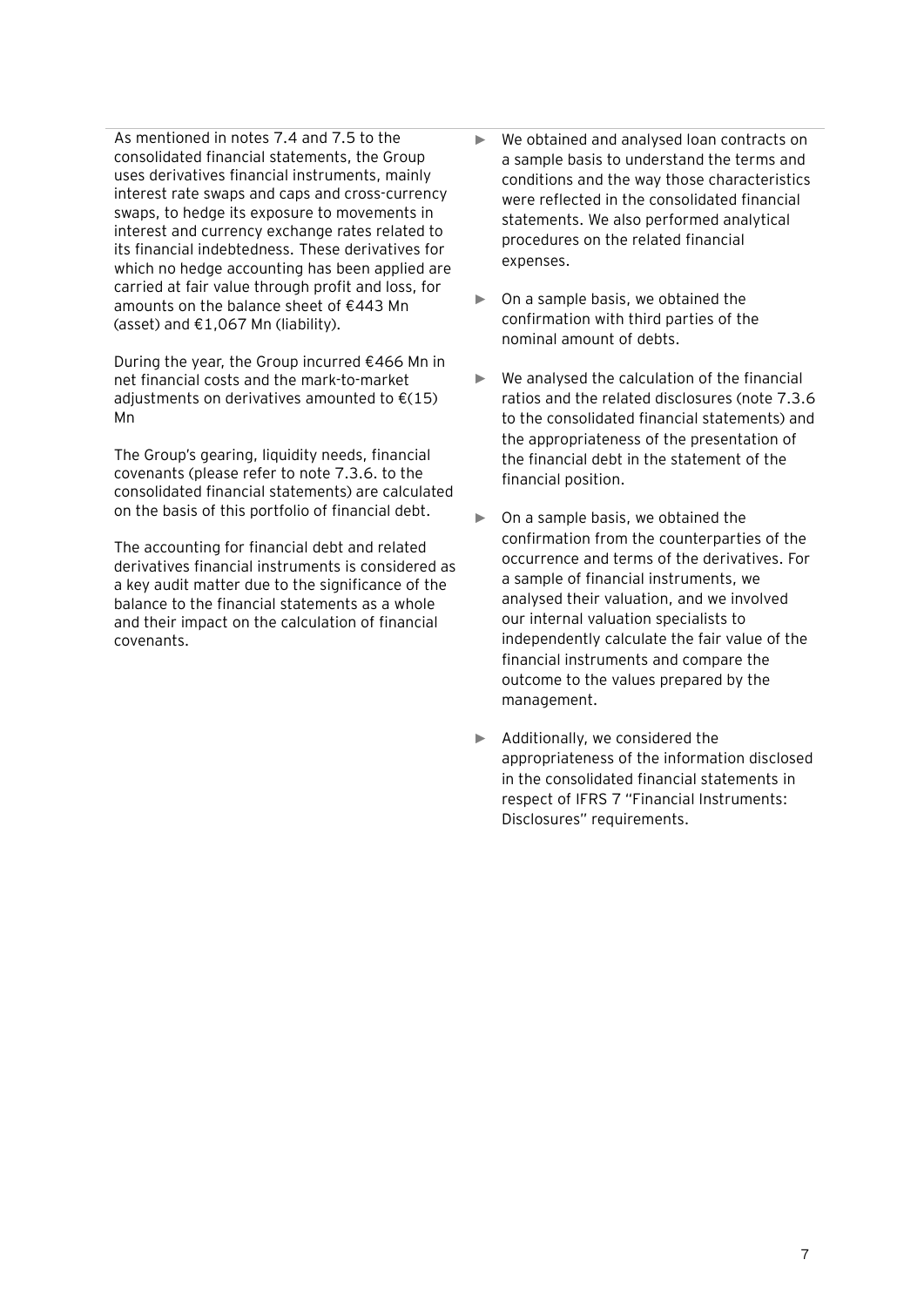#### **Specific verifications**

We have also performed, in accordance with professional standards applicable in France, the specific verifications required by laws and regulations of the information relating to the Group given in the management report of the management board.

We have no matters to report as to their fair presentation and their consistency with the consolidated financial statements.

We attest that the consolidated non-financial statement required by Article L. 225-102-1 of the French Commercial Code (*Code de commerce*) is included in the information relating to the Group given in the management report, it being specified that, in accordance with Article L. 823-10 of this Code, we have verified neither the fair presentation nor the consistency with the consolidated financial statements of the information contained therein. This information should be reported on by an independent third party.

#### **Report on other Legal and Regulatory Requirements**

#### **Format of presentation of the consolidated financial statements intended to be included in the annual financial report**

We have also verified, in accordance with the professional standard applicable in France relating to the procedures performed by the statutory auditor relating to the annual and consolidated financial statements presented in the European single electronic format, that the presentation of the consolidated financial statements intended to be included in the annual financial report mentioned in Article L. 451-1-2, I of the French Monetary and Financial Code (*Code monétaire et financier*), prepared under the responsibility of the chairman of the management board, complies with the single electronic format defined in the European Delegated Regulation No 2019/815 of 17 December 2018. As it relates to consolidated financial statements, our work includes verifying that the tagging of these consolidated financial statements complies with the format defined in the above delegated regulation.

Based on the work we have performed, we conclude that the presentation of the consolidated financial statements intended to be included in the annual financial report complies, in all material respects, with the European single electronic format.

We have no responsibility to verify that the consolidated financial statements that will ultimately be included by your company in the annual financial report filed with the AMF *(Autorité des marchés financiers)* are in agreement with those on which we have performed our work.

#### **Appointment of the Statutory Auditors**

We were appointed as statutory auditors of Unibail-Rodamco-Westfield SE by the annual general meeting held on April 27, 2011 for Deloitte & Associés and on May 13, 1975 for ERNST & YOUNG Audit.

As at December 31, 2021, Deloitte & Associés was in  $17<sup>th</sup>$  consecutive year of mandate taking into account the acquisitions or mergers with firms that have previously taken place, and ERNST & YOUNG Audit in its 47<sup>th</sup> consecutive year of mandate.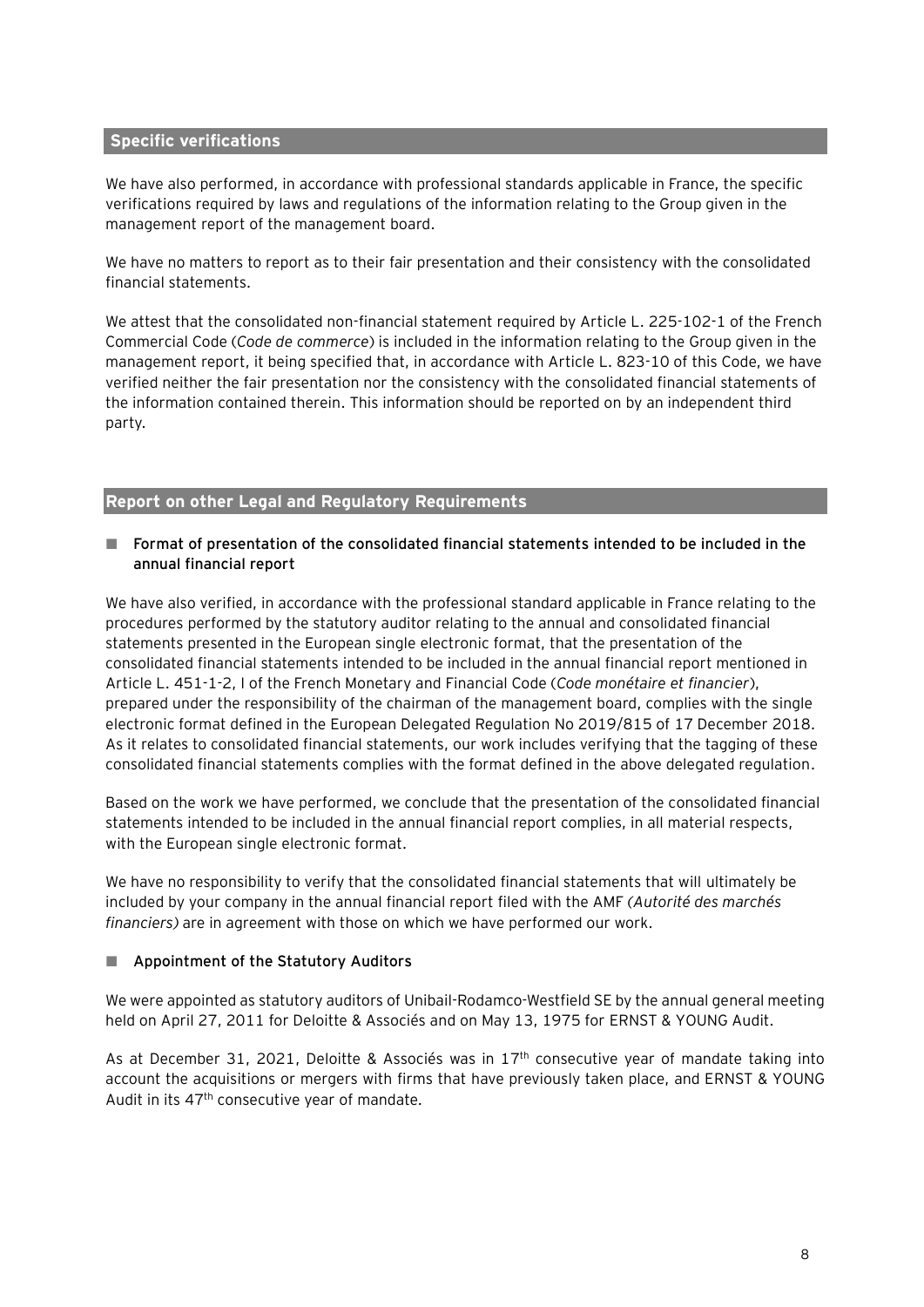## **Responsibilities of Management and Those Charged with Governance for the Consolidated Financial Statements**

Management is responsible for the preparation and fair presentation of the consolidated financial statements in accordance with International Financial Reporting Standards as adopted by the European Union and for such internal control as management determines is necessary to enable the preparation of consolidated financial statements that are free from material misstatement, whether due to fraud or error.

In preparing the consolidated financial statements, management is responsible for assessing the Company's ability to continue as a going concern, disclosing, as applicable, matters related to going concern and using the going concern basis of accounting unless it is expected to liquidate the Company or to cease operations.

The Audit Committee is responsible for monitoring the financial reporting process and the effectiveness of internal control and risks management systems and where applicable, its internal audit, regarding the accounting and financial reporting procedures.

The consolidated financial statements were prepared by the management board.

### **Statutory Auditors' Responsibilities for the Audit of the Consolidated Financial Statements**

#### **Objectives and audit approach**

Our role is to issue a report on the consolidated financial statements. Our objective is to obtain reasonable assurance about whether the consolidated financial statements as a whole are free from material misstatement. Reasonable assurance is a high level of assurance, but is not a guarantee that an audit conducted in accordance with professional standards will always detect a material misstatement when it exists. Misstatements can arise from fraud or error and are considered material if, individually or in the aggregate, they could reasonably be expected to influence the economic decisions of users taken on the basis of these consolidated financial statements.

As specified in Article L. 823-10-1 of the French Commercial Code (*Code de commerce*), our statutory audit does not include assurance on the viability of the Company or the quality of management of the affairs of the Company.

As part of an audit conducted in accordance with professional standards applicable in France, the statutory auditor exercises professional judgment throughout the audit and furthermore:

- ► Identifies and assesses the risks of material misstatement of the consolidated financial statements, whether due to fraud or error, designs and performs audit procedures responsive to those risks, and obtains audit evidence considered to be sufficient and appropriate to provide a basis for his opinion. The risk of not detecting a material misstatement resulting from fraud is higher than for one resulting from error, as fraud may involve collusion, forgery, intentional omissions, misrepresentations, or the override of internal control.
- ► Obtains an understanding of internal control relevant to the audit in order to design audit procedures that are appropriate in the circumstances, but not for the purpose of expressing an opinion on the effectiveness of the internal control.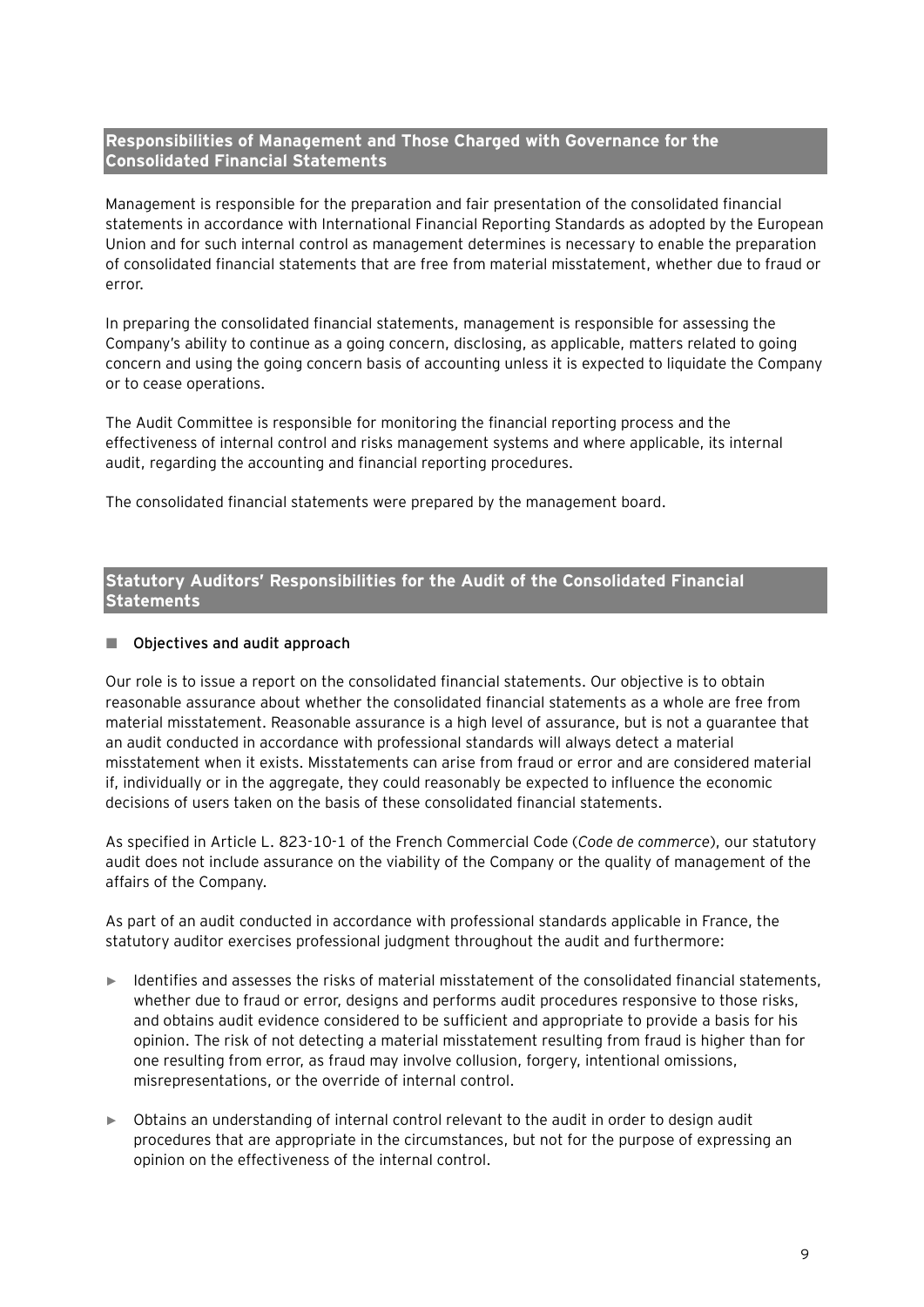- ► Evaluates the appropriateness of accounting policies used and the reasonableness of accounting estimates and related disclosures made by management in the consolidated financial statements.
- ► Assesses the appropriateness of management's use of the going concern basis of accounting and, based on the audit evidence obtained, whether a material uncertainty exists related to events or conditions that may cast significant doubt on the Company's ability to continue as a going concern. This assessment is based on the audit evidence obtained up to the date of his audit report. However, future events or conditions may cause the Company to cease to continue as a going concern. If the statutory auditor concludes that a material uncertainty exists, there is a requirement to draw attention in the audit report to the related disclosures in the consolidated financial statements or, if such disclosures are not provided or inadequate, to modify the opinion expressed therein.
- ► Evaluates the overall presentation of the consolidated financial statements and assesses whether these statements represent the underlying transactions and events in a manner that achieves fair presentation.
- ► Obtains sufficient appropriate audit evidence regarding the financial information of the entities or business activities within the Group to express an opinion on the consolidated financial statements. The statutory auditor is responsible for the direction, supervision and performance of the audit of the consolidated financial statements and for the opinion expressed on these consolidated financial statements.

#### ■ Report to the Audit Committee

We submit to the Audit Committee a report which includes in particular a description of the scope of the audit and the audit program implemented, as well as the results of our audit. We also report, if any, significant deficiencies in internal control regarding the accounting and financial reporting procedures that we have identified.

Our report to the Audit Committee includes the risks of material misstatement that, in our professional judgment, were of most significance in the audit of the consolidated financial statements of the current period and which are therefore the key audit matters that we are required to describe in this report.

We also provide the Audit Committee with the declaration provided for in Article 6 of Regulation (EU) No 537/2014, confirming our independence within the meaning of the rules applicable in France such as they are set in particular by Articles L. 822-10 to L. 822-14 of the French Commercial Code *(Code de commerce)* and in the French Code of Ethics for Statutory Auditors *(Code de déontologie de la profession de commissaire aux comptes)*. Where appropriate, we discuss with the Audit Committee the risks that may reasonably be thought to bear on our independence, and the related safeguards.

Paris-La Défense, March 23, 2022

The Statutory Auditors *French original signed by*